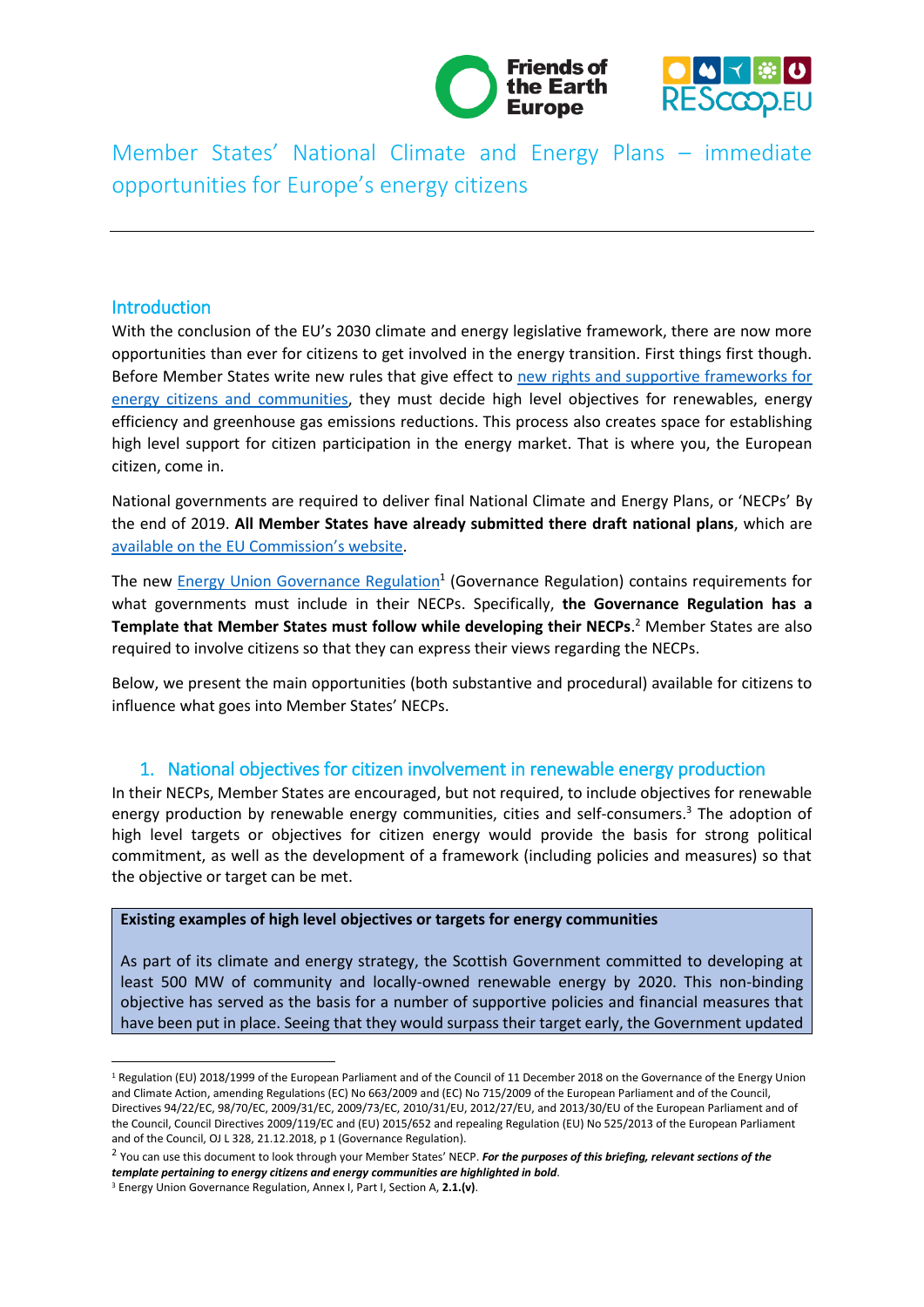L the target to 1 GW of community and locally-owned renewable energy by 2020, and 2 GW by 2030. Furthermore, at least half of all newly-approved renewable energy projects will need to have some element of shared ownership with the local community.

Friends of ie Earth **Europe** 

In early 2019, the Netherlands adopted a political agreement on how to achieve its 2030 climate and energy goals. Importantly, the final agreement contains a non-binding objective that all new wind and solar projects should be 50% owned by the local community. The objective will serve as a basis for municipal planning of renewable energy development and feed into the planning permission process. This will guarantee that developers, when seeking permission for new projects, talk with communities to understand how they want to be involved.

# 2. Specific measures for supporting renewable energy communities and selfconsumption

Beyond high level objectives, Member States are required to summarise policies and measures that they will put in place to promote and facilitate the development of renewables self-consumption and renewable energy communities under *the recast Renewable Energy Directive*.<sup>4</sup> In addition, they must list specific measures they plan to introduce in order to create single contact points for the approval of renewable energy projects, streamline administrative procedures and provide information and training.<sup>5</sup>

These represent binding requirements. Citizens should therefore push their governments to include details in their NECPs on the national rules they will introduce to support renewable energy communities and self-consumption in compliance with the Renewable Energy Directive.

## 3. Supporting citizen participation across the energy system

In their NECPs Member States are encouraged to include: 1) national objectives and 2) for how they will ensure, broadly speaking, consumer participation in the energy system and that citizens benefit from self-generation and new technologies.<sup>6</sup>

While non-binding, it still gives citizens a basis for asking for high level objectives or targets for citizens energy communities, which can participate across the energy sector – not just in renewable energy. This could include, for instance objectives or targets (expressed in real numbers or percentages) relating to the role of citizens energy communities in energy savings, energy supply, provision of energy services, participation in flexibility, grid ownership and management, and participation across the power market in general.

## 4. Supporting role of citizens energy communities in implementing energy efficiency

Citizens and renewable energy communities already engage in a number of activities to encourage their members to reduce and better manage energy consumption. However, energy communities currently do not receive any positive policy support from national level for these activities. Such support could help to upscale interventions by community initiatives, increasing their impact and the benefits for citizens – particularly those that are vulnerable or facing energy poverty.

**.** 

<sup>4</sup> Directive (EU) 2018/2001 of the European Parliament and of the Council of 11 December 2018 on the promotion of the use of energy from renewable sources (recast), OJ L 328, 21.12.2018, p 82 (Recast Renewable Energy Directive).

<sup>5</sup> Energy Union Governance Regulation, Annex I Part I, Section A, **3.1.2(v)**.

<sup>6</sup> Energy Union Governance Regulation, Annex I, Part I, Section A, **2.4.3, and 3.4.3(i)**.